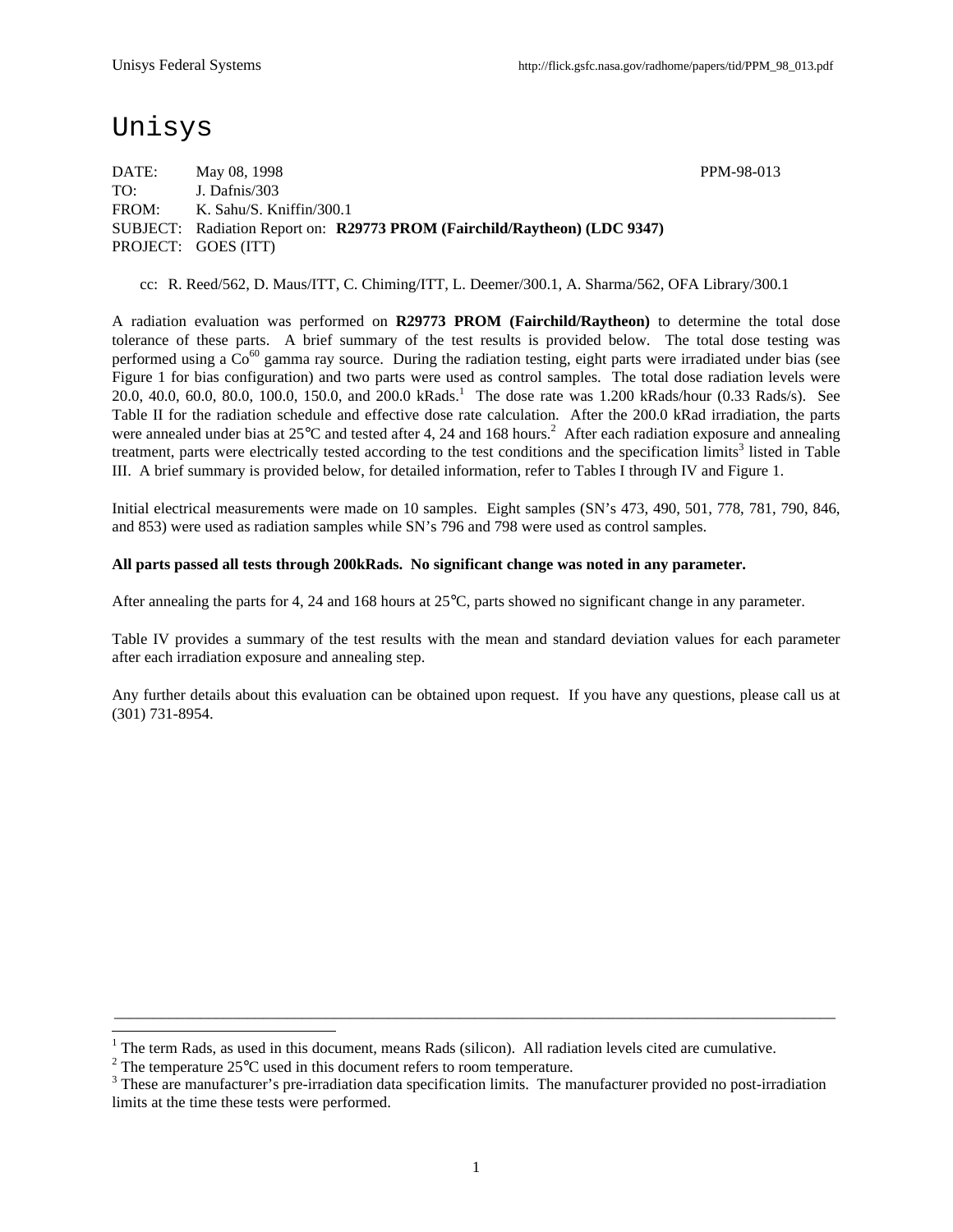#### ADVISORY ON THE USE OF THIS DOCUMENT

The information contained in this document has been developed solely for the purpose of providing general guidance to employees of the Goddard Space Flight Center (GSFC). This document may be distributed outside GSFC only as a courtesy to other government agencies and contractors. Any distribution of this document, or application or use of the information contained herein, is expressly conditional upon, and is subject to, the following understandings and limitations:

(a) The information was developed for general guidance only and is subject to change at any time;

(b) The information was developed under unique GSFC laboratory conditions which may differ substantially from outside conditions;

(c) GSFC does not warrant the accuracy of the information when applied or used under other than unique GSFC laboratory conditions;

(d) The information should not be construed as a representation of product performance by either GSFC or the manufacturer;

(e) Neither the United States government nor any person acting on behalf of the United States government assumes any liability resulting from the application or use of the information.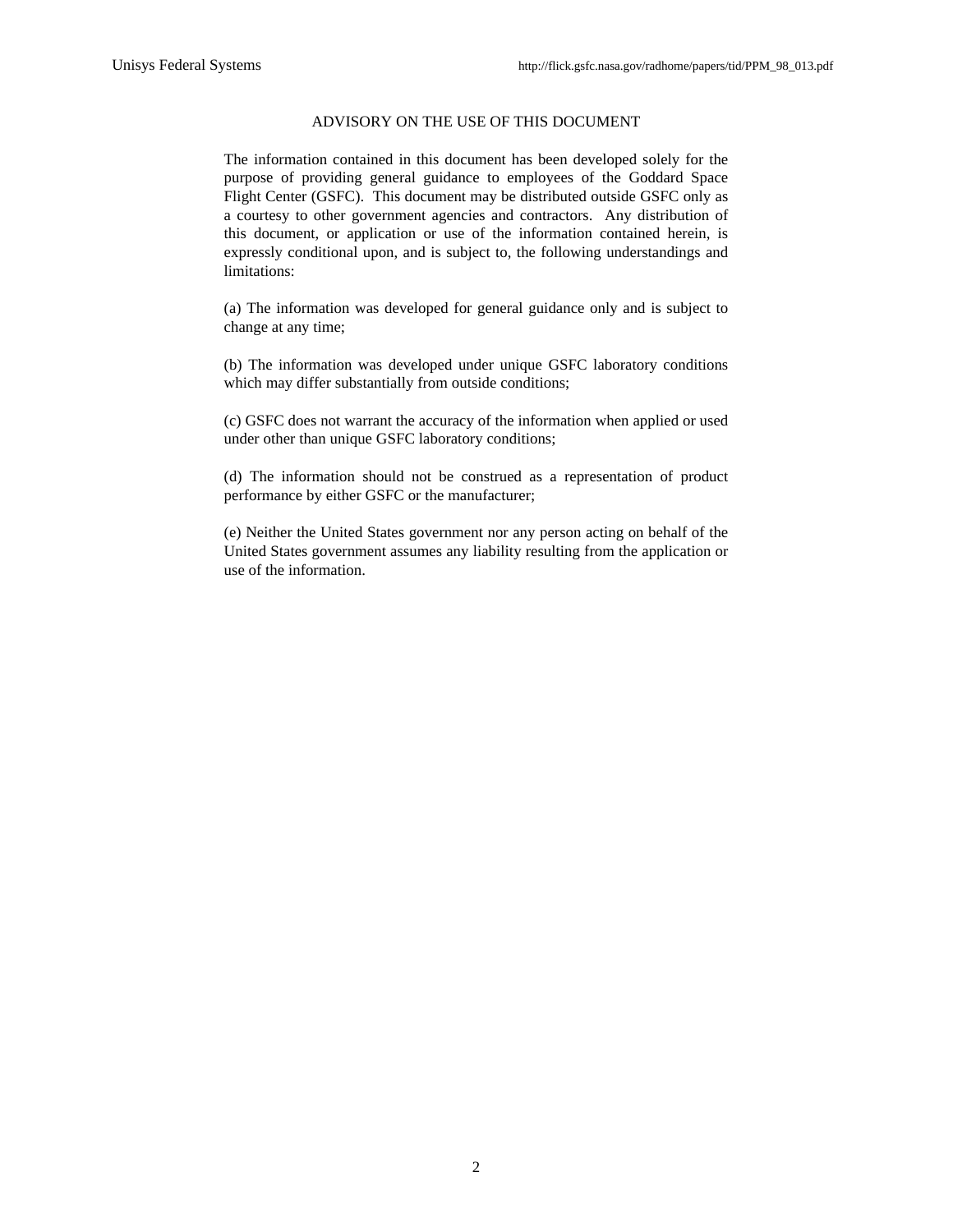

#### Figure 1. Radiation Bias Circuit for R29773 PROM

#### Notes:

- 1.  $R_L = 2k\Omega \pm 5\%, \frac{1}{2}W$ .
- 2.  $V_{DD} = +5.0V \pm 0.5v$ ,  $V_{DD}/2 = +2.5V \pm 0.5V$ .
- 3. Pin 18 must be momentarily switched from GND to  $V_{DD}$  before each radiation exposure or annealing step.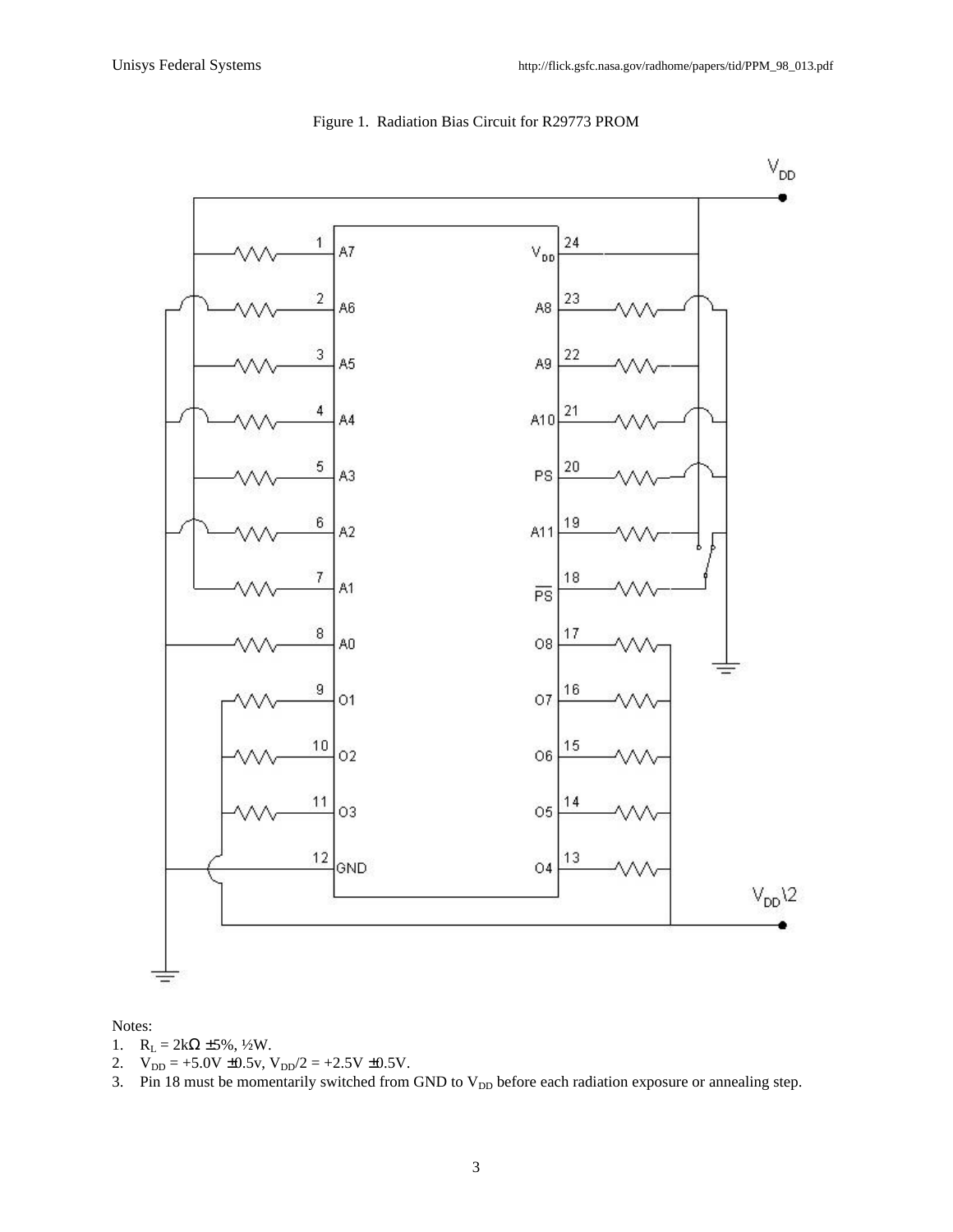| Generic Part Number:                 | <b>R29773 PROM</b>                         |  |  |  |  |  |  |  |
|--------------------------------------|--------------------------------------------|--|--|--|--|--|--|--|
| <b>GOES ITT Part Number</b>          | <b>R29773 PROM</b>                         |  |  |  |  |  |  |  |
| Charge Number:                       | C80709/C80825                              |  |  |  |  |  |  |  |
| Manufacturer:                        | Fairchild/Raytheon                         |  |  |  |  |  |  |  |
| Lot Date Code (LDC):                 | 9347                                       |  |  |  |  |  |  |  |
| <b>Quantity Tested:</b>              | 10                                         |  |  |  |  |  |  |  |
| Serial Number of Control Samples:    | 796, 798                                   |  |  |  |  |  |  |  |
| Serial Numbers of Radiation Samples: | 473, 490, 501, 778, 781, 790, 846, and 853 |  |  |  |  |  |  |  |
| Part Function:                       | 2 x 8k PROM                                |  |  |  |  |  |  |  |
| Part Technology:                     | Bipolar                                    |  |  |  |  |  |  |  |
| Package Style:                       | 24 Pin DIP                                 |  |  |  |  |  |  |  |
| Test Equipment:                      | A540                                       |  |  |  |  |  |  |  |
| Test Engineer:                       | S. Archer-Davies                           |  |  |  |  |  |  |  |

## TABLE I. Part Information

• The manufacturer for this part guaranteed no radiation tolerance/hardness.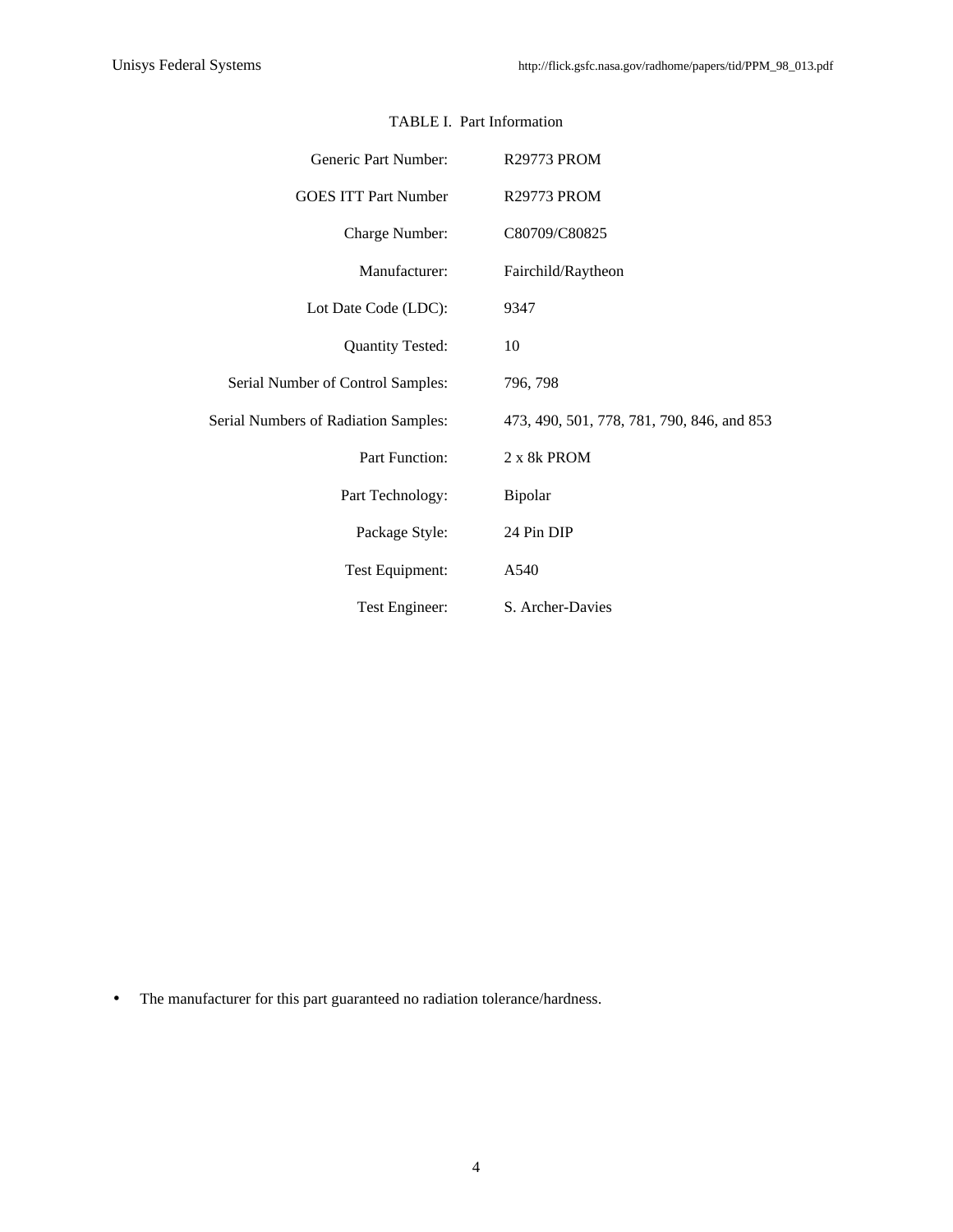| TABLE II. Radiation Schedule for R29773 PROM |  |
|----------------------------------------------|--|
|                                              |  |
|                                              |  |
|                                              |  |
|                                              |  |
|                                              |  |
|                                              |  |
|                                              |  |
|                                              |  |
|                                              |  |
|                                              |  |
|                                              |  |
|                                              |  |
|                                              |  |
|                                              |  |
|                                              |  |
|                                              |  |
|                                              |  |
|                                              |  |
|                                              |  |
|                                              |  |
|                                              |  |
|                                              |  |
|                                              |  |
|                                              |  |
|                                              |  |

Effective Dose Rate = 200,000 RADS/14 DAYS=595.2 RADS/HOUR=0.17 RADS/SEC The effective dose rate is lower than that of the individual radiation steps as it takes into account the interimannealing step.

\* This 72 hour annealing step was added to maintain the prescribed dose rate due to the weekend.

\*\* The dose rate was adjusted to allow the parts to receive radiation dose over the weekend.

PARTS WERE IRRADIATED AND ANNEALED UNDER BIAS, SEE FIGURE 1.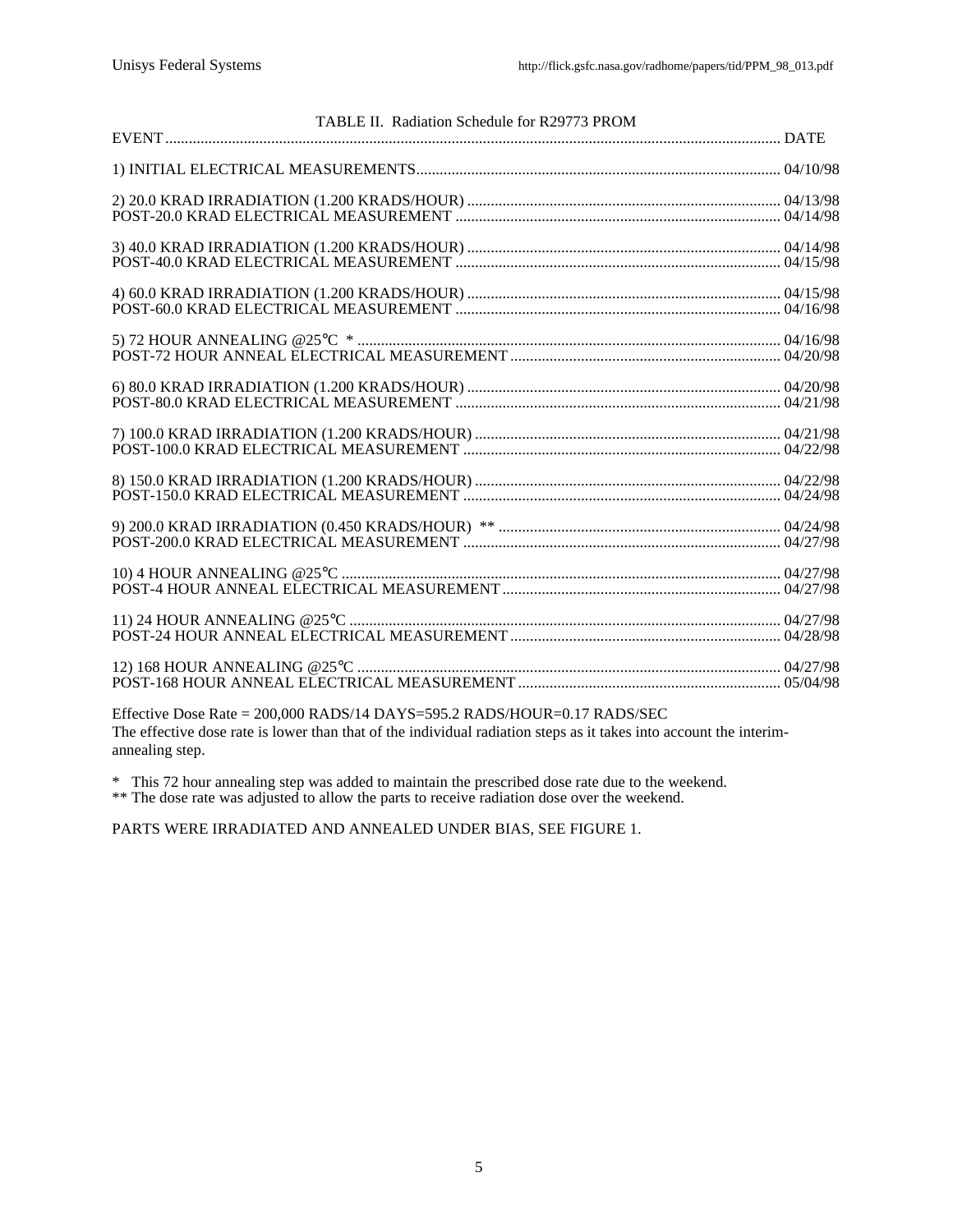| <b>Test</b>        |                          |                                                                       | Spec.    | Lim.  |
|--------------------|--------------------------|-----------------------------------------------------------------------|----------|-------|
| #                  | <b>Parameter</b>         | <b>Units Test Conditions</b>                                          | min      | max   |
| <b>100</b>         | functional test          | $\sqrt{2}$                                                            |          |       |
| 200-207 VOH        |                          | $V V_{CC} = 4.5V$ , $I_{OH} = -2.0mA$ , $V_{IN} = V_{IH}$ or $V_{IL}$ | 2.40     |       |
| 300-307 VOL        |                          | $mV V_{CC} = 4.5V$ , $I_{OH} = 16mA$ , $V_{IN} = V_{IH}$ or $V_{IL}$  |          | 500   |
| 400-413 <b>IIH</b> |                          | $\mu$ A $V_{\text{CC}}$ = 5.5V, $V_{\text{IN}}$ = 5.5V                | $-40$    | 40    |
| 500-513 IIL        |                          | $\mu$ A $V_{\text{CC}}$ = 5.5V, $V_{\text{IN}}$ = 0.4V                | -100     | 100   |
| $600 - 607$ $\log$ |                          | $mA$ $V_{CC}$ = 5.5V, $V_{OUT}$ = 0.2V                                | -85      | $-15$ |
| 700-711 VIC        |                          | $V/V_{CC} = 4.5V$ , $I_{IN} = -18mA$                                  | $-1.20$  | 0.00  |
| 800-807 IOZH       |                          | $\mu$ A $V_{\text{CC}}$ = 5.5V, chip disabled                         | $-40$    | 40    |
| 900-907 IOZL       |                          | $\mu$ A $V_{\text{CC}}$ = 5.5V, chip disabled                         | $-40$    | 40    |
| 950                | <b>IDD CHIP ENABLED</b>  | $mA/V_{CC} = 5.5V$ , $PS_{10} = 0V$ , $PS_2 = 5V$                     | 0        | 195   |
| 951                | <b>IDD CHIP DISABLED</b> | $mA/V_{CC} = 5.5V$ , $PS_{10} = 5V$ , $PS_2 = 0V$                     | $\bf{0}$ | 55    |

### Table III. Electrical Characteristics of R29773 PROM /1

#### Notes:

1/ These are the manufacturer's non-irradiated data sheet specification limits. The manufacturer provided no postirradiation limits at the time the tests were performed.

2/ The parts were programmed with a random (4kx8) pattern using the 'C' complier's **rand** algorithm before irradiation. A total of 4096 random numbers in the range 0 to 255 were generated and then converted into an 8-bit binary representation. This information was then written to the device for use in this test. The functional test consisted of verifying the test pattern after each radiation or annealing step.